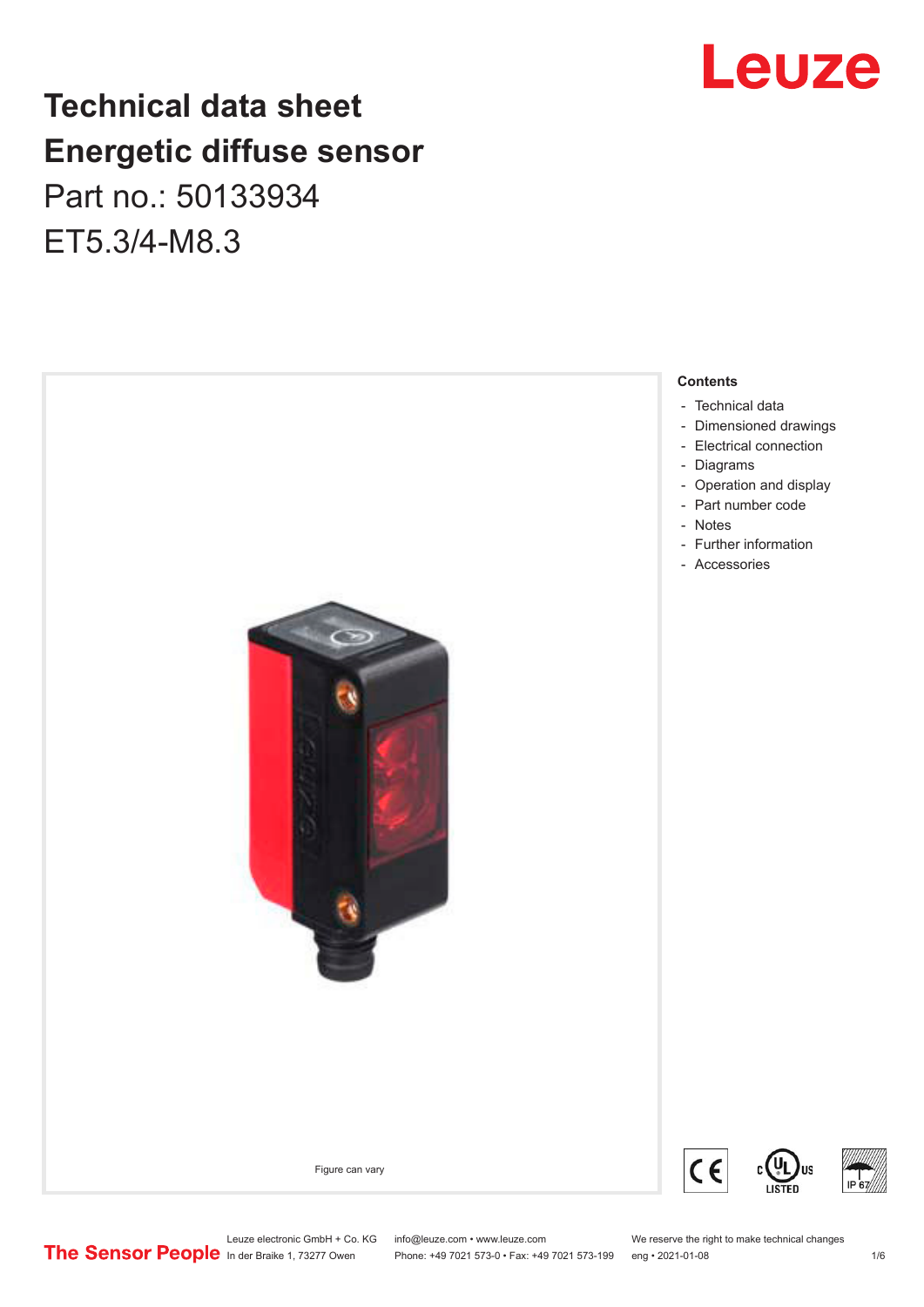## <span id="page-1-0"></span>**Technical data**

### **Basic data**

| <b>Series</b>                    | 5                                    |
|----------------------------------|--------------------------------------|
| <b>Operating principle</b>       | Diffuse reflection principle         |
|                                  |                                      |
| <b>Optical data</b>              |                                      |
| <b>Operating range</b>           | Guaranteed operating range           |
| Operating range, white 90%       | $0.0010.7$ m                         |
| Operating range, gray 50%        | $0.0010.59$ m                        |
| Operating range, gray 18%        | $0.0030.39$ m                        |
| Operating range, black 6%        | $0.0050.28$ m                        |
| <b>Operating range limit</b>     | Typical operating range              |
| Operating range limit, white 90% | 01m                                  |
| Operating range limit, gray 50%  | $0.0010.85$ m                        |
| Operating range limit, gray 18%  | $0.0030.55$ m                        |
| Operating range limit, black 6%  | $0.0020.4$ m                         |
| <b>Light source</b>              | LED, Red                             |
| <b>LED light wavelength</b>      | 620 nm                               |
| <b>LED</b> group                 | Exempt group (in acc. with EN 62471) |
| <b>Transmitted-signal shape</b>  | Pulsed                               |
|                                  |                                      |
| <b>Electrical data</b>           |                                      |
| Protective circuit               | Polarity reversal protection         |
|                                  | Short circuit protected              |
|                                  |                                      |

| Performance data              |                                     |
|-------------------------------|-------------------------------------|
| Supply voltage U <sub>n</sub> | 10  30 V, DC, Incl. residual ripple |
| Residual ripple               | $0 15 \%$ , From $U_{p}$            |
| Open-circuit current          | $020$ mA                            |
|                               |                                     |

#### **Outputs**

| Number of digital switching outputs 1 Piece(s) |  |  |  |  |  |
|------------------------------------------------|--|--|--|--|--|
|------------------------------------------------|--|--|--|--|--|

**Switching outputs Voltage type** DC **Switching current, max.** 100 mA **Switching voltage** 

high:  $\geq (U_{B} - 2.5V)$ low: ≤2.5V

Connection 1, pin 4

**Switching output 1 Switching element** Transistor, PNP **Switching principle** Light switching

### **Timing**

| <b>Switching frequency</b> | 500 Hz          |
|----------------------------|-----------------|
| Response time              | 1 <sub>ms</sub> |
| <b>Readiness delay</b>     | 300 ms          |

| <b>Connection 1</b> |                |
|---------------------|----------------|
| <b>Function</b>     | Signal OUT     |
|                     | Voltage supply |
| Type of connection  | Connector      |
| <b>Thread size</b>  | M <sub>8</sub> |
| <b>Type</b>         | Male           |
| <b>Material</b>     | Plastic        |
| No. of pins         | $3 - pin$      |
|                     |                |

### **Mechanical data**

| Dimension (W x H x L)   | 14 mm x 32.5 mm x 20.2 mm |
|-------------------------|---------------------------|
| <b>Housing material</b> | <b>Plastic</b>            |
| <b>Plastic housing</b>  | <b>ABS</b>                |
| Lens cover material     | <b>Plastic</b>            |
| Net weight              | 20 <sub>g</sub>           |
| <b>Housing color</b>    | <b>Black</b>              |
|                         | Red                       |

#### **Operation and display**

| Type of display             | I FD.        |
|-----------------------------|--------------|
| <b>Number of LEDs</b>       | 2 Piece(s)   |
| <b>Operational controls</b> | Teach button |

### **Environmental data**

| Ambient temperature, operation | $-4060 °C$  |  |
|--------------------------------|-------------|--|
| Ambient temperature, storage   | $-40$ 70 °C |  |
|                                |             |  |

#### **Certifications**

| Degree of protection     | IP 67         |
|--------------------------|---------------|
| <b>Protection class</b>  | Ш             |
| <b>Certifications</b>    | c UL US       |
| <b>Standards applied</b> | IEC 60947-5-2 |

#### **Classification**

| <b>Customs tariff number</b> | 85365019 |
|------------------------------|----------|
| eCl@ss 5.1.4                 | 27270903 |
| eCl@ss 8.0                   | 27270903 |
| eCl@ss 9.0                   | 27270903 |
| eCl@ss 10.0                  | 27270903 |
| eCl@ss 11.0                  | 27270903 |
| <b>ETIM 5.0</b>              | EC001821 |
| <b>ETIM 6.0</b>              | EC001821 |
| <b>ETIM 7.0</b>              | EC001821 |

# Leuze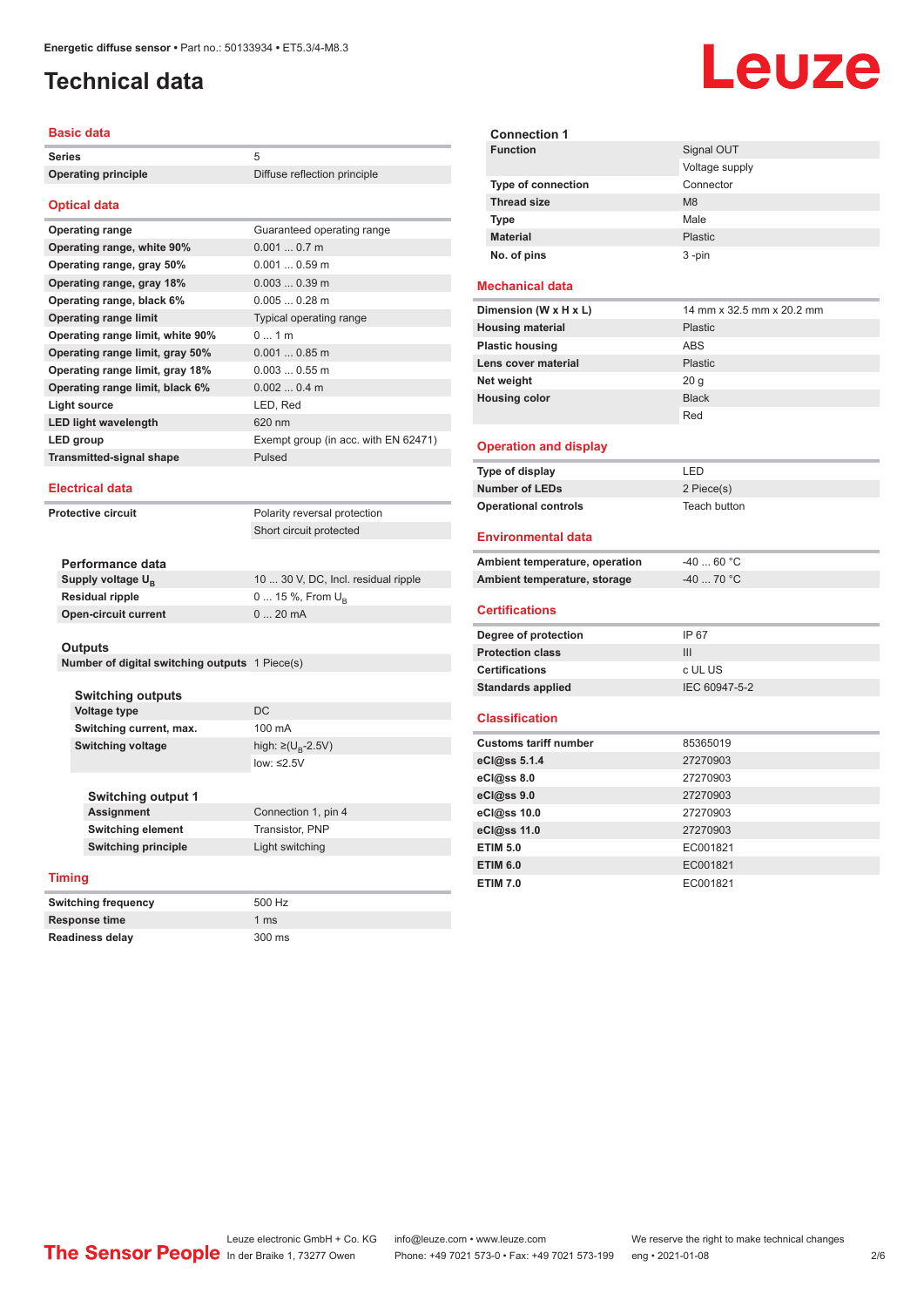## <span id="page-2-0"></span>**Dimensioned drawings**

All dimensions in millimeters





- A Optical axis
- B Indicator diode
- C Teach button



## **Electrical connection**

### **Connection 1**

| Signal OUT     |
|----------------|
| Voltage supply |
| Connector      |
| M <sub>8</sub> |
| Male           |
| Plastic        |
| $3 - pin$      |
|                |

### **Pin Pin assignment**

| $\overline{3}$ | <b>GND</b> |
|----------------|------------|
| 4              | דו ור      |

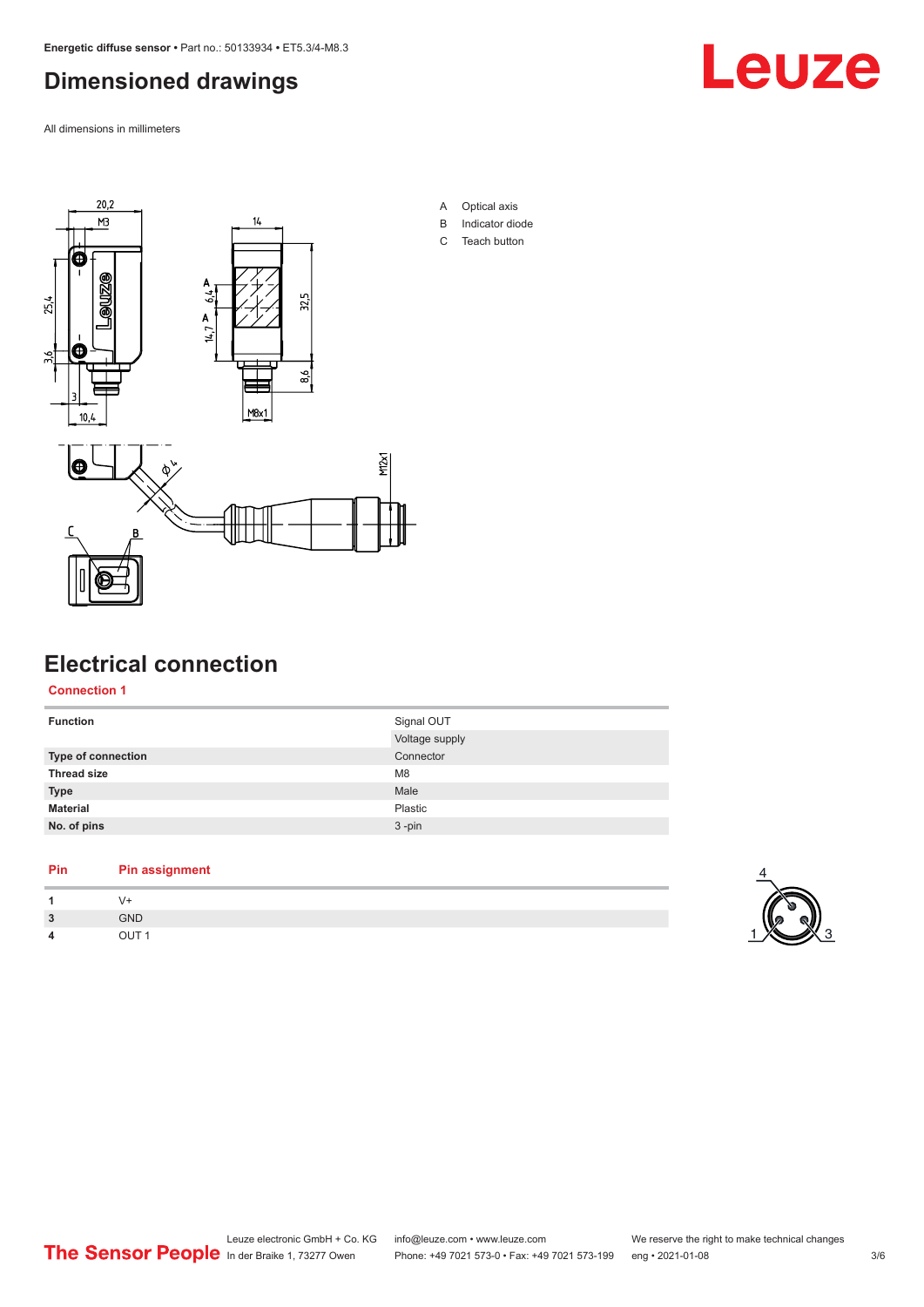### <span id="page-3-0"></span>**Diagrams**

# Leuze

Typ. black/white behavior



x

 $-\overline{...}$   $-\overline{...}$   $-\overline{...}$ 

x Range [mm]

- y Reduction of range [mm]
- A White 90%
- B Gray 50%
- C Gray 18%
- D Black 6%

## **Operation and display**

| <b>LED</b>     | <b>Display</b>           | <b>Meaning</b>        |
|----------------|--------------------------|-----------------------|
|                | Yellow, continuous light | Object detected       |
| $\overline{2}$ | Green, continuous light  | Operational readiness |

### **Part number code**

Part designation: **AAA5d.EE/ ff-GG-hh-I**

| AAA5      | Operating principle / construction<br>HT5: diffuse reflection sensor with background suppression<br>LS5: throughbeam photoelectric sensor transmitter<br>LE5: throughbeam photoelectric sensor receiver<br>ET5: energetic diffuse reflection sensor<br>FT5: diffuse reflection sensor with fading<br>PRK5: retro-reflective photoelectric sensor with polarization filter                 |
|-----------|-------------------------------------------------------------------------------------------------------------------------------------------------------------------------------------------------------------------------------------------------------------------------------------------------------------------------------------------------------------------------------------------|
| d         | Light type<br>n/a: red light<br>I: infrared light                                                                                                                                                                                                                                                                                                                                         |
| <b>EE</b> | Equipment<br>1: adjustable range<br>M: for semi-transparent objects<br>H: for the detection of transparent films<br>X: reinforced fading<br>3: teach-in via button<br>R: combination product for reflector DTKS 30x50                                                                                                                                                                     |
| ff        | Switching output / function / OUT1OUT2 (OUT1 = pin 4, OUT2 = pin 2)<br>2: NPN transistor output, light switching<br>N: NPN transistor output, dark switching<br>4: PNP transistor output, light switching<br>P: PNP transistor output, dark switching<br>X: pin not used<br>9: deactivation input (deactivation with high signal)<br>D: deactivation input (deactivation with low signal) |
| GG        | Version<br>P1: narrow light beam                                                                                                                                                                                                                                                                                                                                                          |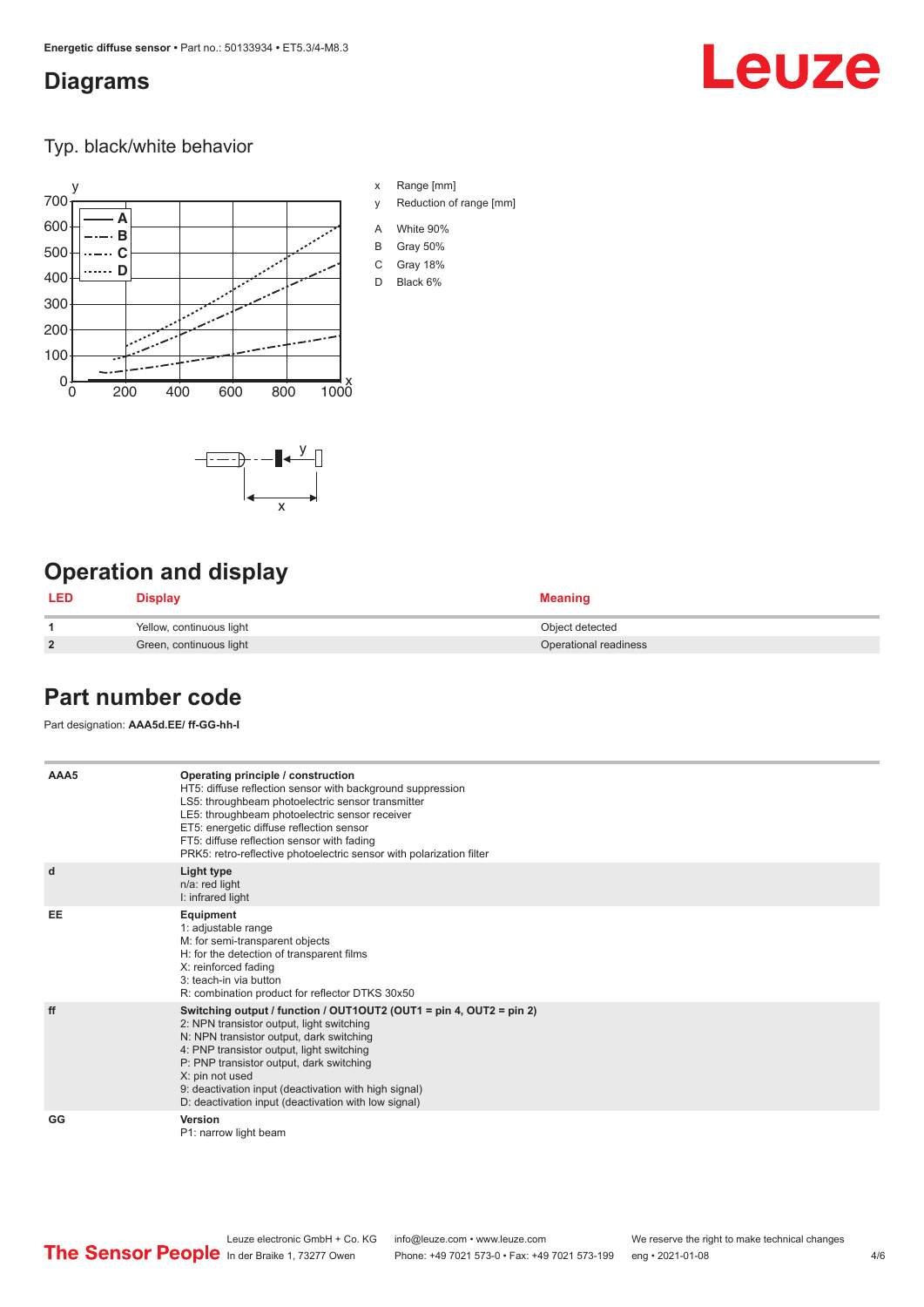### <span id="page-4-0"></span>**Part number code**

# Leuze

| hh | <b>Electrical connection</b><br>n/a: cable, standard length 2000 mm, 4-wire<br>M8: M8 connector, 4-pin (plug)<br>M8.3: M8 connector, 3-pin (plug)<br>200-M8: cable, length 200 mm with M8 connector, 4-pin, axial (plug)<br>200-M8.3: cable, length 200 mm with M8 connector, 3-pin, axial (plug)<br>200-M12: cable, length 200 mm with M12 connector, 4-pin, axial (plug)<br>M8.1: Snap-in, M8 connector, 4-pin (plug) |
|----|-------------------------------------------------------------------------------------------------------------------------------------------------------------------------------------------------------------------------------------------------------------------------------------------------------------------------------------------------------------------------------------------------------------------------|
|    | Configuration<br>P1: different configuration                                                                                                                                                                                                                                                                                                                                                                            |
|    | <b>Note</b>                                                                                                                                                                                                                                                                                                                                                                                                             |
|    | $\&$ A list with all available device types can be found on the Leuze website at www.leuze.com.                                                                                                                                                                                                                                                                                                                         |

### **Notes**

| <b>Observe intended use!</b>                                                                                                                                                                                                  |
|-------------------------------------------------------------------------------------------------------------------------------------------------------------------------------------------------------------------------------|
| $\%$ This product is not a safety sensor and is not intended as personnel protection.<br>$\%$ The product may only be put into operation by competent persons.<br>♦ Only use the product in accordance with its intended use. |

### **For UL applications:**

 $\%$  Only for use in "class 2" circuits

ª These proximity switches shall be used with UL Listed Cable assemblies rated 30V, 0.5A min, in the field installation, or equivalent (categories: CYJV/ CYJV7 or PVVA/PVVA7)

### **Further information**

- Sum of the output currents for both outputs, 50 mA for ambient temperatures > 40 °C
- With the set scanning range, a tolerance of the operating range is possible depending on the reflection properties of the material surface.

## **Accessories**

## Connection technology - Connection cables

|        | Part no. | <b>Designation</b> | <b>Article</b>   | <b>Description</b>                                                                                                                               |
|--------|----------|--------------------|------------------|--------------------------------------------------------------------------------------------------------------------------------------------------|
| e<br>F | 50130832 | KD U-M8-3A-V1-050  | Connection cable | Connection 1: Connector, M8, Axial, Female, 3-pin<br>Connection 2: Open end<br>Shielded: No<br>Cable length: 5,000 mm<br>Sheathing material: PVC |